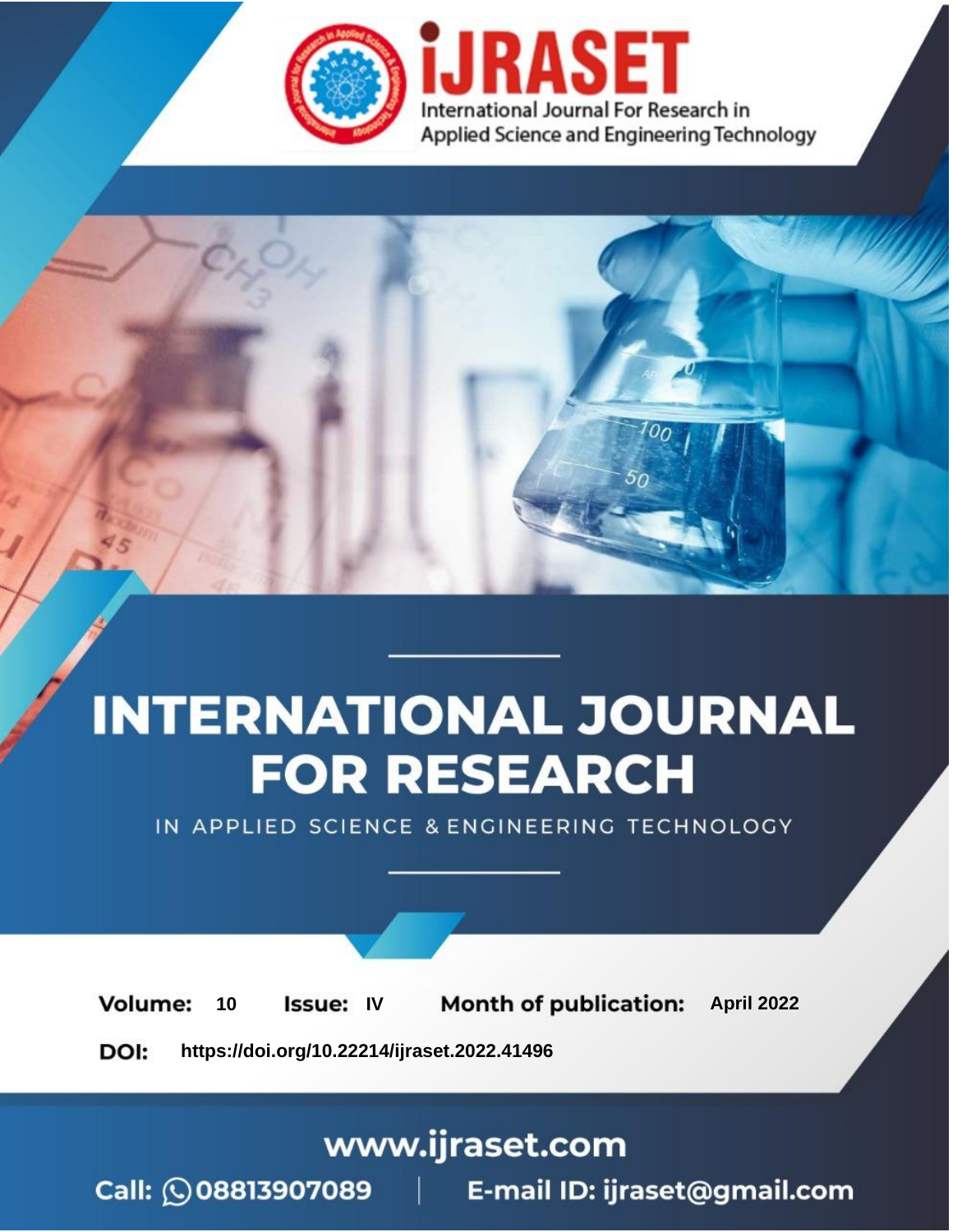

### **Effective Energy Recovery System for E-Vehicle**

Nikhil. L. Bujade<sup>1</sup>, Aditya .G. Raut<sup>2</sup>, Shivani. A. Naware<sup>3</sup>, Prof. Abhay Halmare<sup>4</sup> *1, 2, 3, 4Department of Electrical Engineering, KDK Collage of Engineering, Nagpur, Maharashtra*

*Abstract: To improve driving ability of electric vehicle. Regenerative braking system (RBS) are an effective method of recovering the energy released and at the same time reducing the exhaust and brake emissions of vehicle. This method is based on the principle of converting the kinetic energy created by mechanical energy of the motor into electrical energy and the converted electrical energy is stored in battery for later use. These system provide economic benefits via fuel saving. This use also contribute to a clean environment and renewable energy source.*

*Keywords: Regenerative brake, Energy, Vehicle, Emission ,Fuel Saving ,Clean air, Power saving* 

#### **I. INTRODUCTION**

Due to the rapid increase in the World population, the number of vehicle is also rising, serious threats to the environment and human health brought about by vehicle related emission include air pollution, global warning, and the rapid depletion of petrol resources. These problem force countries to take measures to ensure clean air, energy savings, and novel energy application. In addition, the resulting worldwide energy crisis compels nations to turn to alternative energy sources and to retain maximum energy from existing resources. Regenerative braking systems are among these important energy saving applications.

In EVs, this is one of the most important units for saving fuel and energy. Although this unit has the same characteristics as in conventional vehicles, it enables the storage of the vehicle's energy during driving and braking .This braking energy stored in the system can be reused. Therefore, these vehicles are in high demand due to the alarming increase in air pollution and petrol prices. These vehicles have the advantages of low emission, low noise, and high energy efficiency.

Another major disadvantage of purely EVs is the use of batteries as the only energy source, which causes problems because of long charging time, low specific power, and the inability to meet the short-term power requirements of the vehicles. Therefore, the acceleration, climbing, braking performance, and energy recovery efficiency of the motor are seriously affected and the power requirements of the advantage of the EV is that as the energy storage system, the battery has high energy density and a very large storage capacity. Moreover, advanced battery technology offers a longer service life for batteries. In this way, EVs use the RBS to increase energy efficiency by recovering some of the braking energy. The high cost of batteries and the limitations of their use in heavy vehicles are also disadvantages of these new-generation vehicles.

#### **II. EFFORTS TOWARDS POLLUTION CONTROL**

Not only does regenerative braking improve fuel efficiency in EVs, but also it can be adapted for the ICEV to help lower vehicle emissions. When we switch to petrol vehicles into electrical vehicles it help keep your town and your world clean. In general EVs produce fewer emissions that contribute to climate change and smog than conventional vehicles. Most of Emissions are emitted through the tailpipe, through evaporation from the fuel system, and during the fuel process. direct emissions include smog- forming pollutants (ex-nitrogen oxide), other pollutants harmful to human health, and greenhouse gases, primarily carbon dioxide. Allelectric vehicles produce zero direct emissions, which specifically helps improve air quality in urban areas.

#### **III. THE STRUCTURE WORKING PRINCIPLE OF REGENERATIVE BRAKING SYSTEM**

In recent times, electric vehicles have received much attention as an alternative to traditional vehicles powered by internal combustion engines running on non renewable fossil fuels, The most common form of Regenerative brake involves using an electric motor as an electric generator. The most common form of Regenerative brake involves using an electric motor as an electric generator. The working of the regenerative braking system depends upon the working principle of an electric motor, which is the important component of the system. Electric motor gets activated when some electric current is passed through it. But ,when some external force is applied to activate the motor , then it behaves as a generator and generates electricity.

Regenerative braking is braking method that provides charge to the battery by converting the mechanical energy of the motor and kinetic energy into electrical energy. In regenerative braking mode the vehicles slows down on an incline. When force applied to the brake pedal. the vehicle slows down and the motor runs in the opposite direction.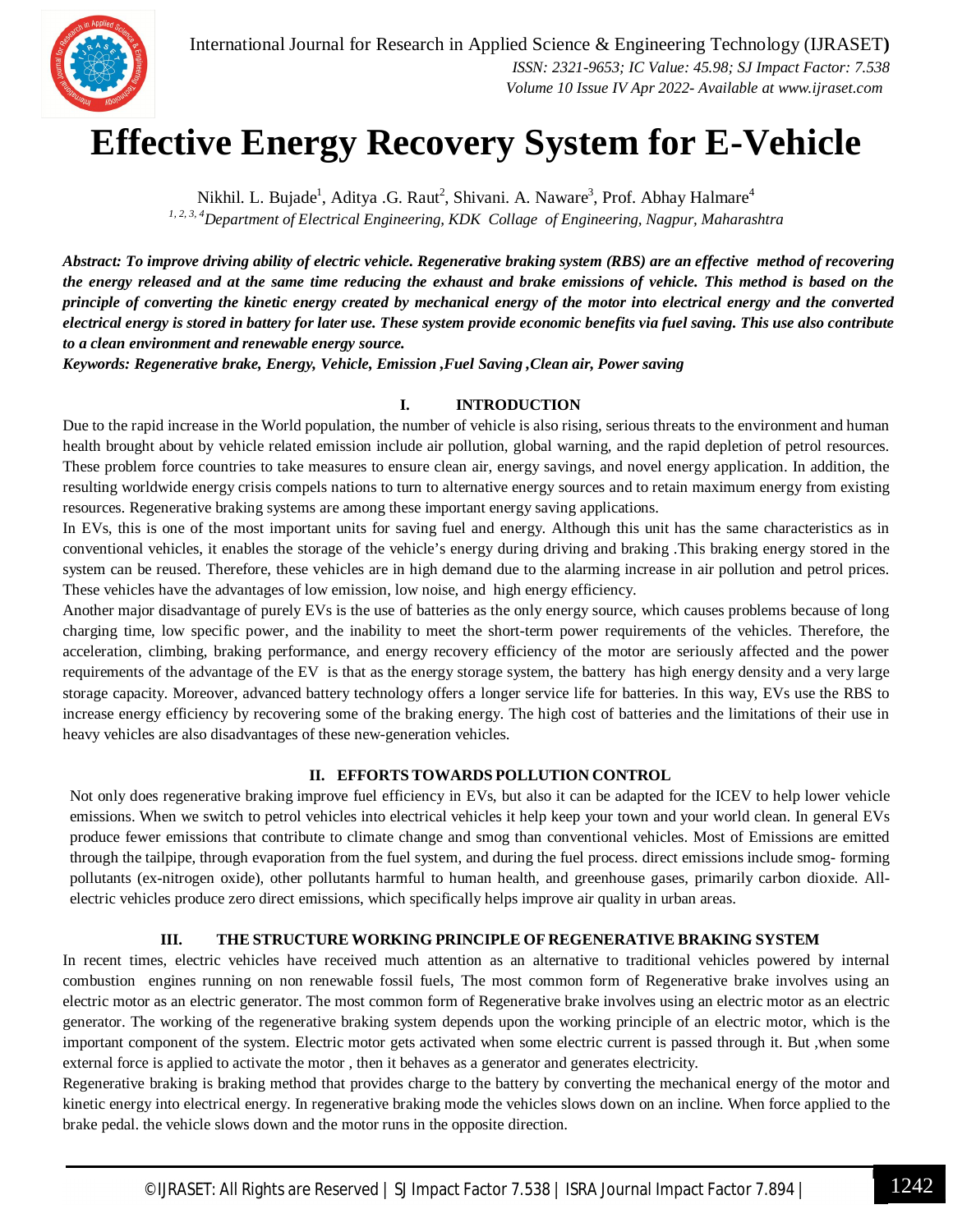

#### International Journal for Research in Applied Science & Engineering Technology (IJRASET**)**  *ISSN: 2321-9653; IC Value: 45.98; SJ Impact Factor: 7.538*

 *Volume 10 Issue IV Apr 2022- Available at www.ijraset.com*

When the operating in opposite direction ,the engine acts as a generator and converts torque energy into electrical energy. Which results in regenerating electric energy for storage in the battery and simultaneously reducing the speed of the vehicle with the regenerative resistance of the electric motors. This electricity is then used for recharging the battery.



Fig1.Model of Effective Energy Recovery for E-Vehicle

#### **IV. EQUIPMENT**

- *A.* Brushless Dc Hub motor 350 w
- *B.* PIC micro controller- 16F
- *C.* RELAY SPDT 30A
- *D.* Relay Driver 16PIN UIN2003.
- *E.* Regulator IC 7805
- *F.* LCD display
- *G.* Capacitor input filter 1000 microfarad
- *H.* Capacitor for storage 5V 220 F
- *I.* Battety Pack 26V
- *J.* 3phase bridge Rectifier
- *K.* Resistance
- *L.* Battery

#### **V. BLOCK DIAGRAM**



Fig.2 Block Diagram for Effective Energy Recovery For E-Vehicle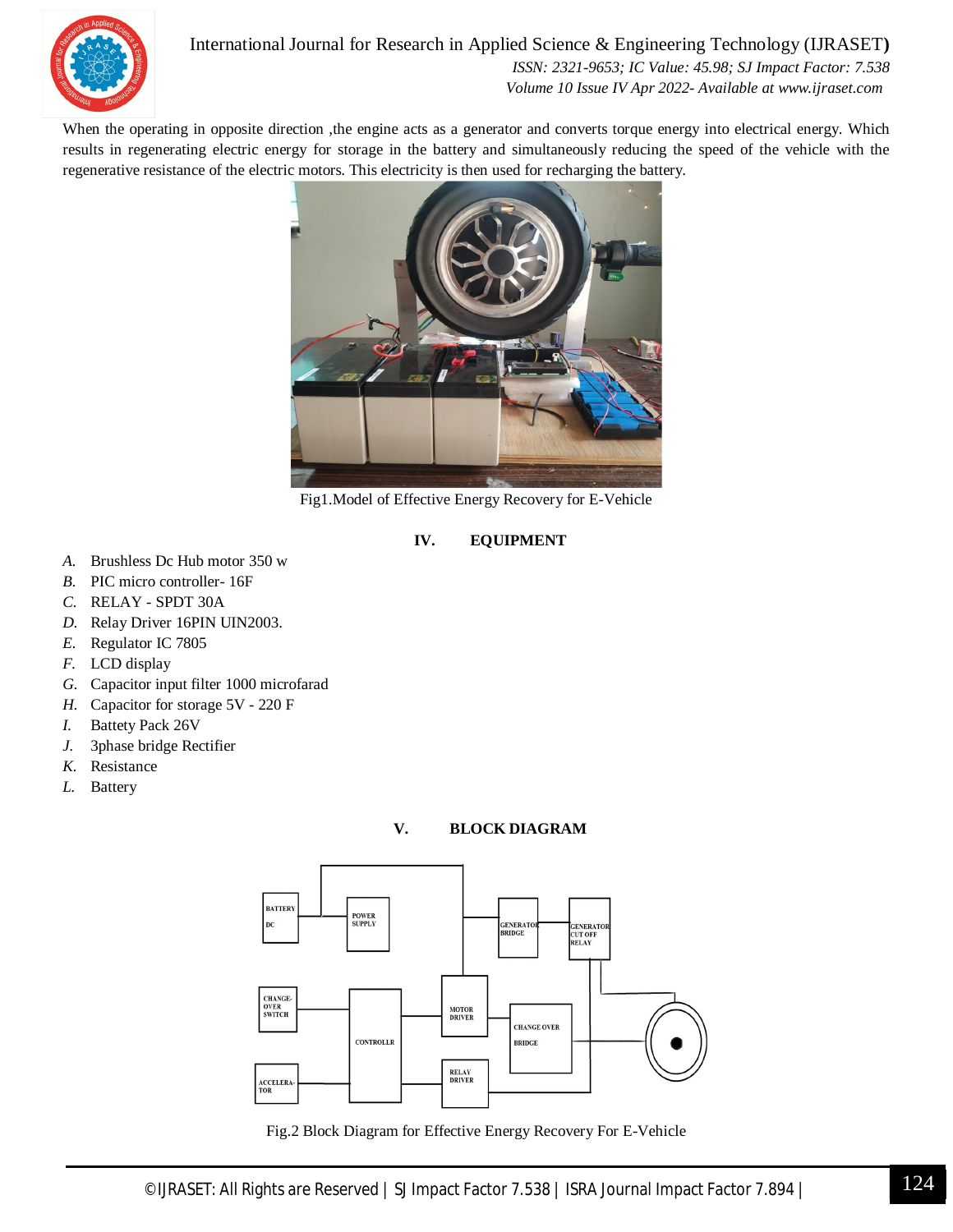International Journal for Research in Applied Science & Engineering Technology (IJRASET**)**

 *ISSN: 2321-9653; IC Value: 45.98; SJ Impact Factor: 7.538 Volume 10 Issue IV Apr 2022- Available at www.ijraset.com*

#### **VI. WORKING**

Here, we are using brushless DC motor of 36 volts which is running with the help of battery power. Then the motor controlled through the controlled unit block diagram of electric vehicle system work in step such as charger battery, power controller and wheel.

The PCB requires 12 v supply for its operation. We are using three batteries in series of 12 V 7.5A for supplying this capacitors. The PCB is connected to single battery. Initially, the LED screen displays battery voltage and acceleration percent. the microcontroller is program such that when the acceleration throttle is given more than 30 %, it relay pickup and the motor runs in motoring mode but as the acceleration drops below 30 % , it sends command to switch of relay and motor runs in generating mode.

The LED display the voltage being used while motor runs in motoring mode and as the throttle drops below 30 % the voltage being generated by the motor in generating mode. The generated voltage is stored in separate battery pack which can be later used to supply the motor by simply switching between main battery and battery pack.

|          | <b>MAIN</b>   | <b>MAIN</b>      | <b>GENERAT</b> | <b>BATTER</b> |
|----------|---------------|------------------|----------------|---------------|
| SR.N     | <b>BATTER</b> | <b>BATTER</b>    | ED.            | Y PACK        |
| $\Omega$ | Y             | Y                | <b>BATTERY</b> | <b>CHARGI</b> |
|          | <b>VOLTA</b>  | <b>DISCHR</b>    | PACK           | NG TIME       |
|          | GЕ            | GE.              | VOLTAGE        |               |
|          |               | <b>TIME</b>      |                |               |
| 1.       | 37.5          |                  | 28             | $\Omega$      |
| 2.       | 36.5          | 2 MIN            | 27.9           | 2 MIN         |
| 3.       | 36.4          | 5 MIN            | 28.5           | 5 MIN         |
| 4.       | 36.3          | 10<br><b>MIN</b> | 27.9           | <b>10 MIN</b> |
| 5.       | 36.2          | 12 MIN           | 28.4           | <b>12 MIN</b> |
| 6.       | 37.2          | 15 MIN           | 29.6           | <b>15 MIN</b> |

#### **VII. OBSERVATION TABLE**

#### **VIII. CALCULATION**

*A. Drag Force*

Average speed of vehicle = 40km/h Fd= cd  $* 1/2 * P* (v * v) A$  $Fd = Drag$  force  $(N)$ cd = Drag coefficient  $P =$  density of fluid (1.2kg/m3 for air)  $v =$  flow velocity (m/s)  $A =$  frontal area of body (m2) A= 1.5m (Height)\*0.4m (Width)  $A= 0.6$ m $2$  now,  $Fd = 0.9*1/2*(1.2kg/m3)*(11.11*11.11)*(0.6m2)$  $= 39.99N$  $Fd = 40 N$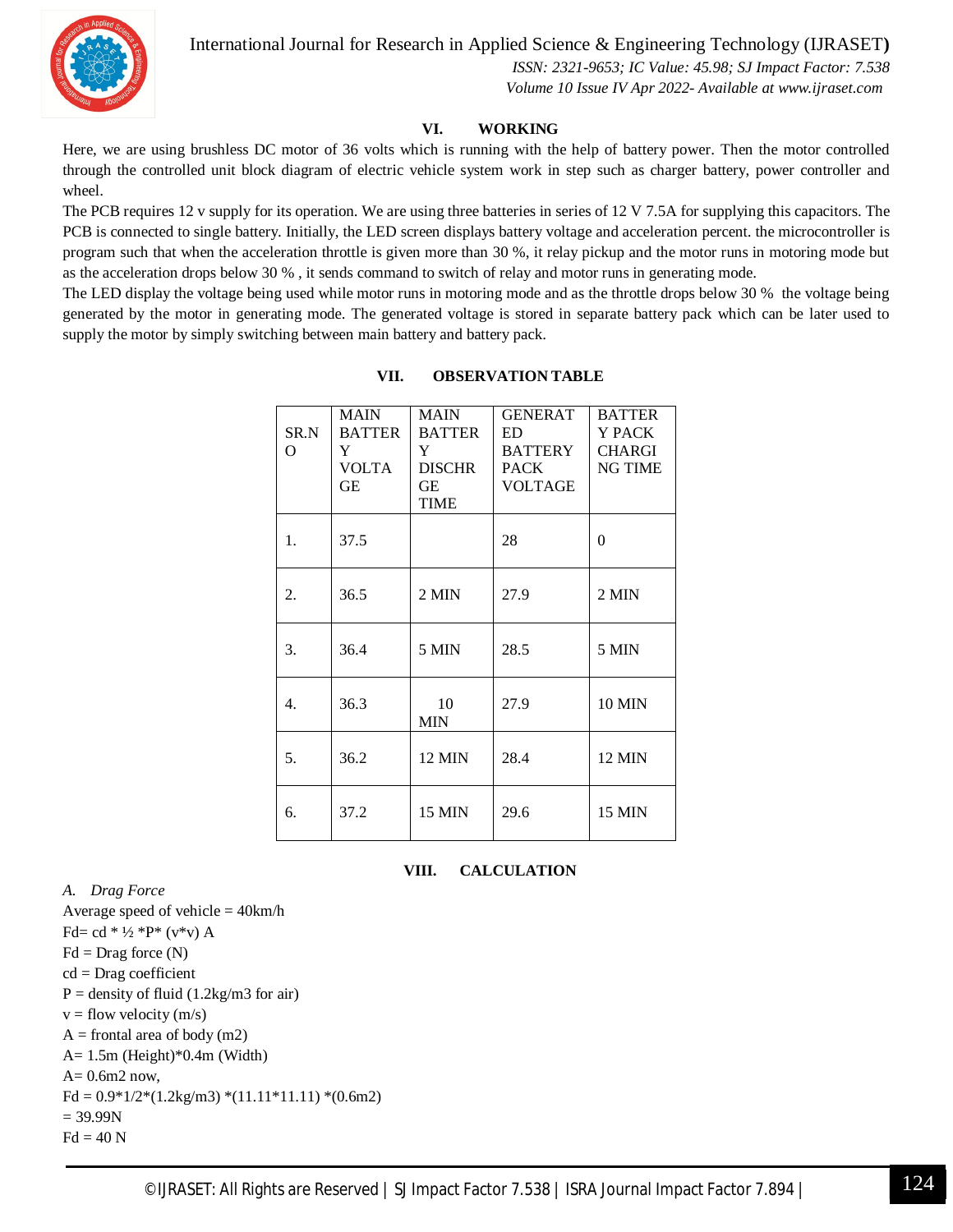

*B. Power Required for Motor*  $P=Fr * v/n$ P= power Ft= Total force n= Efficiency  $P=(7.5+40) * 11.11/0.85$  $P = 530.32$  w *C. Rolling Resistance*  $Fr = c*w$  $C =$  Rolling Resistance coefficient  $W = m * a c = 0.002$  on concrete  $c = 0.004$  on asphalt  $Fr = 0.004*190*9.81$  $Fr = 7.45 N$ *D. Torque*  Circumference  $= 2*3.14*(\text{Radius})$  $= 2*3.14*0.25$  $= 1.57m$ For one Revolution of wheel we will cover the distance of 1.57 m For 40 km 40(km/h) =40000 (km/s)  $= 40000/60$  $= 666.6$  (meter/minute) Wheel  $RPM = 666.6/1.57$  $= 424.5$  RPM  $D=0.5m$  $R = 0.25m$  $C= 2*3.14*$ r Motor  $RPM =$  gear ratio  $*$  wheel  $RPM$  $=$  (Driven/Drive)  $*$  424  $= (21/9) * 424$ Motor  $RPM = 1000$  rpm Torque = 9.5488\*Power/speed = 9.5488\*530/989 Torque  $= 5.48$  N-M maximum Torque (0-40km) in 20 sec By 1st equation of motion  $V = u + at$  $V = final velocity (m/s)$ U= initial velocity  $(m/s)$ a= acceleration (m/s2)  $T=$  time taken in  $(s)$  $V = u + at 11.11 = 0 + (a*20) a = 0.55 m/s$  Force

```
F=M*a 
= 190*0.55= 104.5 N
```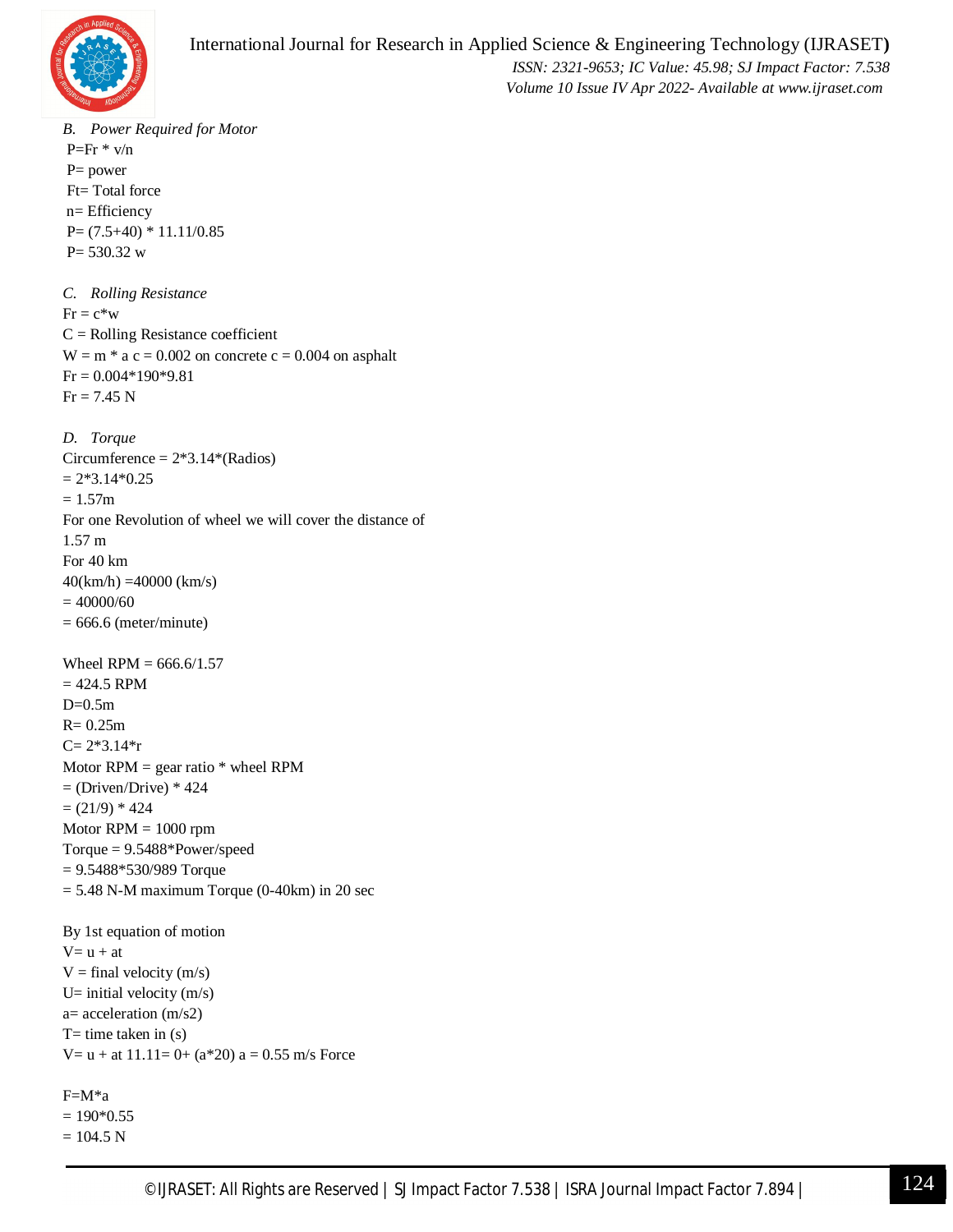

Maximum Torque  $= F^*r(radios)$  $= 190*0.25$  $= 26.125$  N-M Maximum torque= 26.125N-M

*E. Ampere Hour (Ah) Required for Battery* Battery voltage= 36 volt Motor Wattage= 350 w Discharging current  $= 350 / 36$  $= 9.72$ Amp

*F. Power Consumption in one Hour 350w \* 1 hr*   $= 350$ whr But Efficiency of Battery is 80% Therefore, Power consumption in one hour  $= 350*1.16$  $= 406$  whr Now,  $(Ah)$  required = 406/36  $= 11.27$  A hr

*G. Electricity Consumption for Charging Battery*  Charging voltage  $= 54.6$  volt Charging current  $= 26$  Ah Power =  $54.6*26$  $= 1419.6 w$ Total Energy consume in 4 hours = 1419.6\*4  $= 5678.4$  wh

One unit of electricity  $= 1000$  wh Total unit consumption  $= 5678.4/1000$  $= 5.67$  unit Cost of charging  $= 5.67*7$  $= 39.75$  Rs

#### **IX. REGENERATIVE BRAKING EFFICIENCY**

conventional vehicles energy efficiency is only about 20%, with remaining 80 % of its energy is converted to heat through friction. The most incredible thing about regenerative braking is that it able to capture as much as half of that wasted energy put it back to work. This could reduce fuel consumption by 10% to 25%.

In future that may see the end of fossil fuel reserves that have provided us with energy for automotive and other technologies for many years, and in which fears about carbon emissions are coming to a peak, this added efficiency is becoming increasinglZ important.

#### **X. EXPECTED OUTCOMES**

- *A.* It should store energy while braking while braking which is its primary objective.
- *B.* It should return the stored energy whenever required easily.
- *C.* It should be compact and easy to install.
- *D.* It should provide adequate stopping /braking force to the vehicle.
- *E.* Using concept of Electric vehicle result in better efficiency and also save lot of fuel in today's fuel deficit world.
- *F.* One can surly concluded that this concept will follow with even better efficiency and conversion rate.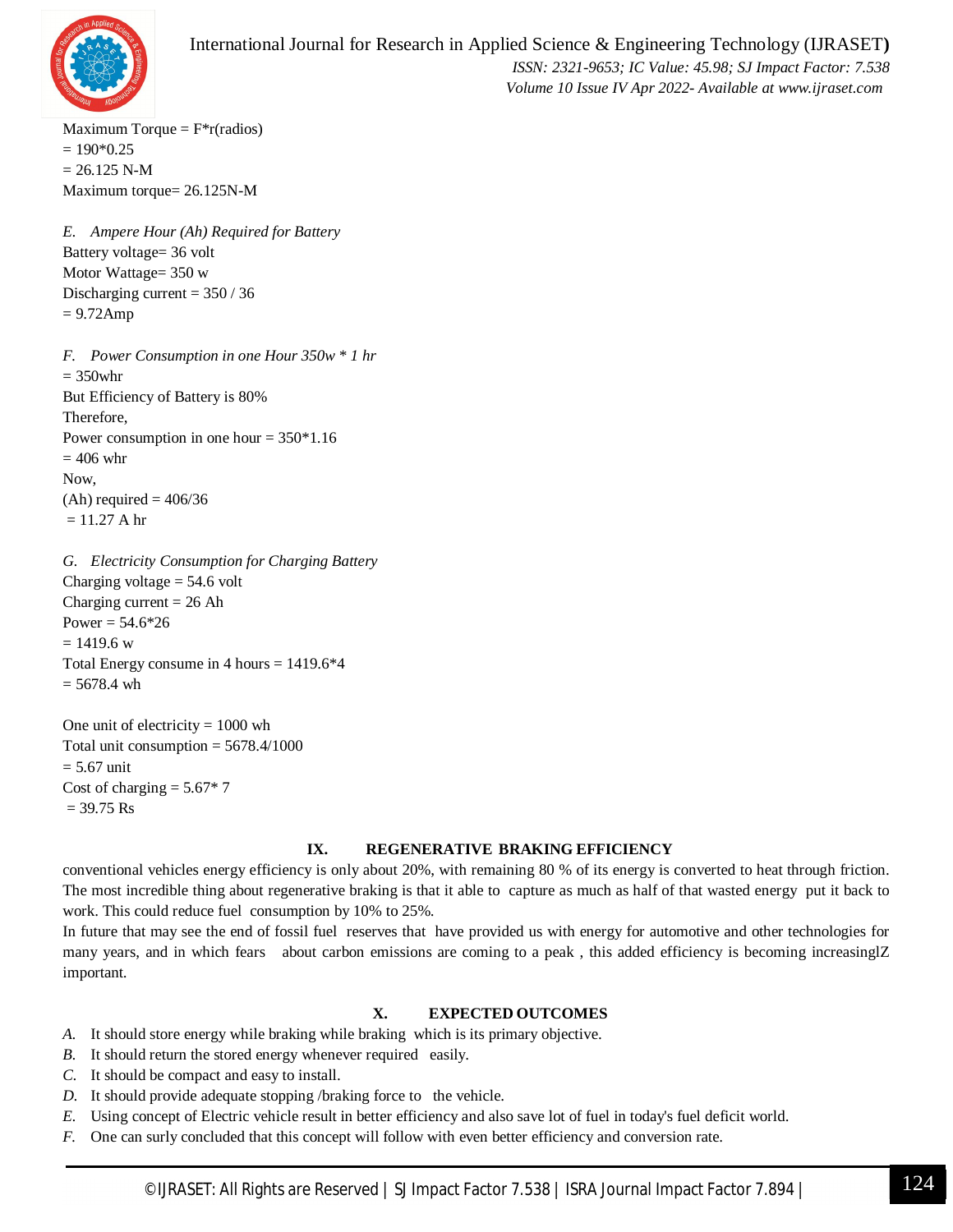

International Journal for Research in Applied Science & Engineering Technology (IJRASET**)**

 *ISSN: 2321-9653; IC Value: 45.98; SJ Impact Factor: 7.538 Volume 10 Issue IV Apr 2022- Available at www.ijraset.com*

#### **XI. OBJECTIVE AND SCOPE**

Regenerative braking systems require further research to develop a better system that captures more energy and stops faster. As the time passes, designers and engineers will perfect regenerative braking systems, so these systems will become more and more common. All vehicles in motion can benefit from these systems by recapturing energy that would have been lost during braking process and thereby reducing fuel consumption and increased efficiency. Future technologies in regenerative brakes will include new types of motors which will be more efficient as generators, more powerful battery which can bear more frequent charging and discharging, new drive train designs which will be built with regenerative braking in mind, and electric systems which will be less prone to energy losses. Of course, problems are expected as any new technology is perfected, but few future technologies have more potential for improving vehicle efficiency than does regenerative braking.

#### **XII. CONCLUSION**

This study presents information about the principles and properties of regenerative braking systems. automation, electromechanical, and constructive studies have been carried out in this field in order to boost recovered Many energy efficiency and reduce operating costs. the most of the economic losses worldwide are caused by mechanical wear, the importance of regenerative braking systems has become better recognized. Safety, comfort, and economic aspects can be increased by developing these brake systems. Regenerative braking systems, currently in limited use in electric vehicles, can also be used in conventional braking or other motion control systems. When they are widely used, economic input can be obtained by the reduction of mechanical losses and energy savings can be achieved as a result of the recovered electrical energy.

#### **XIII. ACKNOWLEDGEMENT**

This research was guided by our mentor and coauthor Prof. **Mr.Abhay Halmare**, by contributing excellent suggestions and support from an initial level and giving us knowledge throughout the project. We would also like to express our acknowledgement to the Head of the Department of Electrical Engineering**, Dr. Shubhangi Ambekar,** at KDK College of Engineering and Technology, RTMNU Nagpur for their cooperation.

#### **REFERENCES**

- [1] F.E. Jamerson, "Electric bikes worldwide 2002: With electric scooters & neighborhood EVs," Electric Battery Bicycle Co, Naples, FL, 2002
- [2] W.C. Morchin, "Battery-powered electric bicycles," in Proc. Northcon'94, Oct. 11–13, 1994, pp. 269–274.
- [3] H. Oman, W.C. Morchin, and F.E. Jamerson, "Electric-bicycle propul-sion power," in Proc. WESCON'95, Nov. 7–9, 1995
- [4] Li, Y.; Yang, J.; Song, J. Nano energy system model and nanoscale effect of graphene battery in renewable energy electric vehicle. Renew. Sustain. Energy Rev. 2017
- [5] Review Paper on Electric Vehicle Charging and Battery Management System , Author Kadlag Sunildatta Somnatha, Mukesh Kumar Gupata, May 17, 201
- [6] Review of Electric Vehicle Technologies, Charging Methods,Standards and Optimization Techniques Syed Muhammad Arif , Tek Tjing Lie , Boon Chong, Soumia Ayyadi and Kristian Jensen.
- [7] Malode, S. K., & Adware, R. H. (2016). Regenerative braking system in electric vehicles. International Research Journal of Engineering and Technology (IRJET)
- [8] NIAN, X., PENG, F., & ZHANG, H. (2014). REGENERATIVE BRAKING SYSTEM OF ELECTRIC VEHICLE DRIVEN BY BRUSHLESS DC MOTOR. IEEE TRANSACTIONS ON INDUSTRIAL ELECTRONICS
- [9] RAHMAN, K. M., FAHIMI, B., SURESH, G., RAJARATHNAM, A. V., & EHSANI, M. (2000). ADVANTAGES OF SWITCHED RELUCTANCE MOTOR APPLICATIONS TO EV AND HEV: DESIGN AND CONTROL ISSUES. IEEE TRANSACTIONS ON INDUSTRY APPLICATIONS
- [10] Ranjan Kumar ,Department of Mechanical Engineering, Indian School Of Mines, Dhanbad, "Regenerative Brake: To Harness the Kinetic Energy of Braking" JETIR (ISSN-2349-5162) January 2015, Volume 2, Issue 1 [5] Benjamin, C Kuo -Automatic control systems